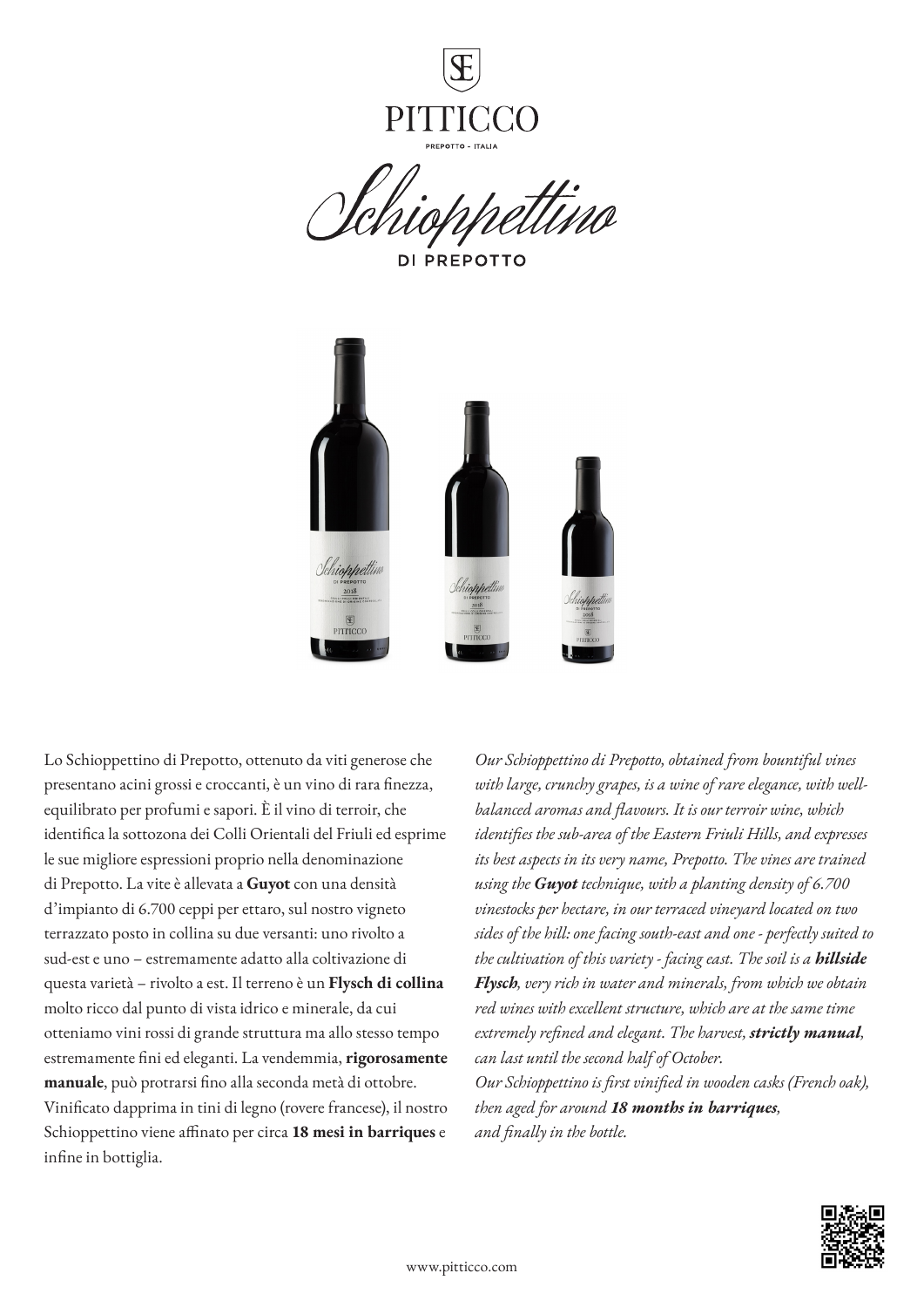

**DI PREPOTTO** 

# 2019

## **L'annata 2019**

Questa annata - non particolarmente facile - si distingue per l'andamento delle precipitazioni, scarse in inverno e concentrate nel periodo primaverile, prima di cedere a un periodo caldo e asciutto in fase di maturazione. Questa combinazione valorizza particolarmente i suoli di collina, contemporaneamente drenanti e capaci di gestire l'acqua primaverile. Ne risultano vini di grande concentrazione e struttura, ancora una volta grazie alla condizione pedoclimatica del nostro vigneto.

### **Schioppettino di Prepotto 2019**

Molto focalizzato sulla tipicità, per la freschezza dell'annata in cui le viti sono riuscite a trarre il meglio da una maturazione complessa. Ampio spettro aromatico con sentori di pepe e ortica, rosso verticale dal grande carattere, tipico, armonico e longevo.

## *2019 Vintage*

*This year - not particularly easy - was characterised by its patterns of rainfall: scarce in winter and concentrated in the spring, before giving way to a hot, dry period in the ripening stage. This combination particularly enhances the hillside soil, which has both good drainage and the capacity to cope with the spring rains. The result is highly concentrated, structured wines, yet again thanks to the pedoclimate of our vineyard.*

# *Schioppettino di Prepotto 2019*

*Highly characteristic of the variety, thanks to the crispness of this vintage, in which the vines have managed to make the best of a complicated ripening period. A broad aromatic spectrum with hints of pepper and nettle, a vertical red wine with a strong character - classic, harmonious and long-lived.*





93 points

| Vendemmia                 | $9 - 10$ ottobre.                                                                                                                                                  |
|---------------------------|--------------------------------------------------------------------------------------------------------------------------------------------------------------------|
|                           | Manuale, in cassetta.                                                                                                                                              |
| <b>Bottiglie prodotte</b> | 4.133                                                                                                                                                              |
| Gradazione alcolica       | 13%                                                                                                                                                                |
| Temperatura di servizio   | Servire a 16-18°C in calice ampio                                                                                                                                  |
| I nostri accompagnamenti  | Ottimo con carni rosse e allo spiedo, ma anche<br>con formaggi a media stagionatura. Inoltre, dà il<br>meglio di sé anche in abbinamento al cacciucco<br>di pesce. |
| Harvest                   | 9th - 10th October.<br>Manually, in crates.                                                                                                                        |
| <b>Bottles produced</b>   | 4.133                                                                                                                                                              |
| Alcohol content           | 13%                                                                                                                                                                |
| Serving temperature       | Serve at 16-18°C in broad bowled glass                                                                                                                             |
| Our pairings              | Excellent with red meats and skewers, but also with<br>medium-mature cheeses. It is also at its best when                                                          |

*paired with fish stew.*